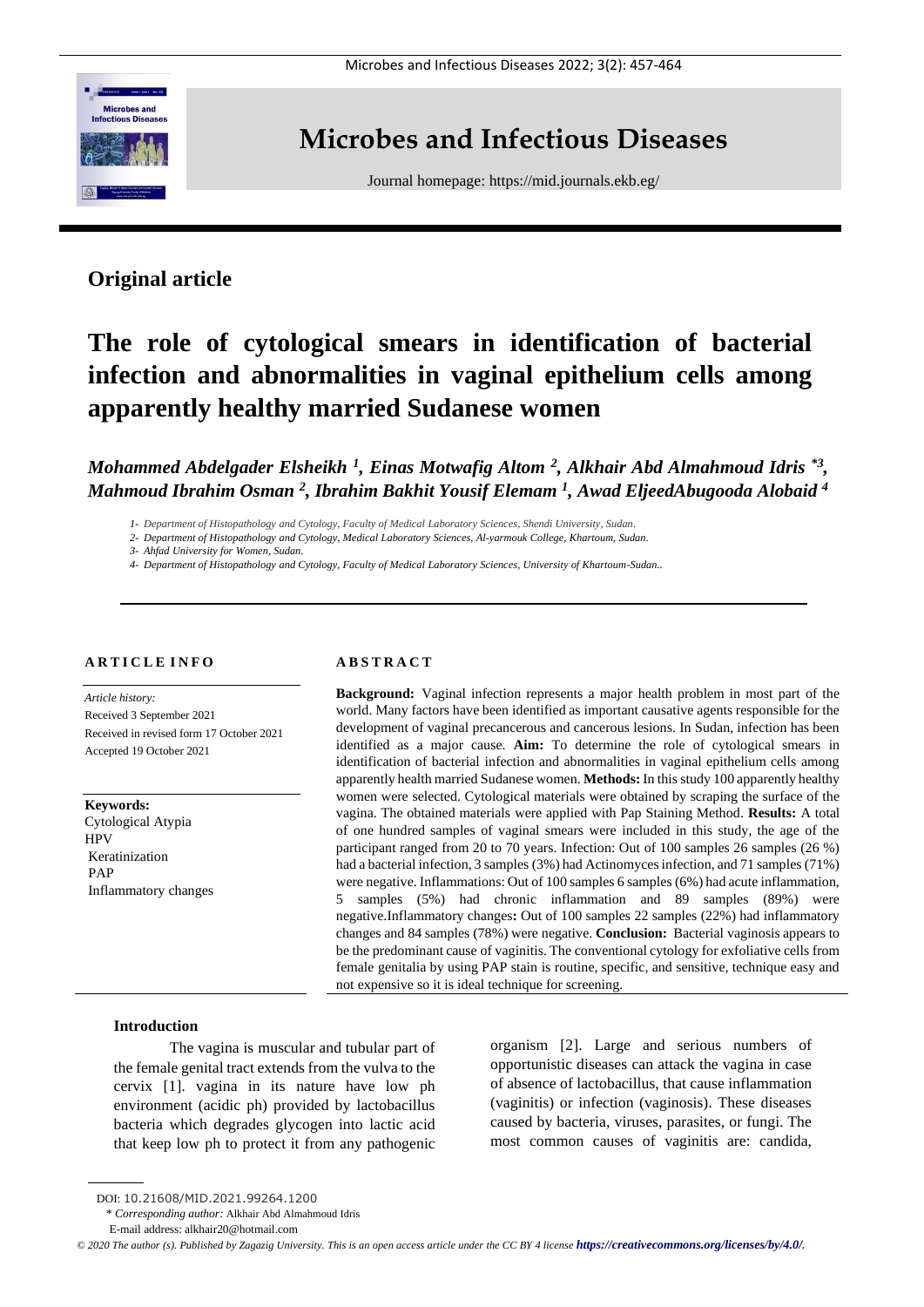chlamydia, gonorrhea, trichomonas, human papilloma virus, herps semplixvirus, and cytomegalo virus...etc and all of these are asymptomatic diseases [3]. So, we need to apply screening program to know about these infectious agents and treat it, which sometimes convert to chronic and then to cancer. Screening in medicine is a strategy used in a certain population (females) to identify the possible presence of asymptomatic disease in individuals with pre symptomatic or unrecognized symptomatic disease [4]. As such, screening testes (PAP stain) are somewhat unusual in that they are performed on persons apparently in good health. Screening intervention is designed to identify disease in community early, thus enabling earlier intervention and management in the hope to reduce mortality and suffering from disease. Although screening may lead to an earlier diagnosis, not all screening tests have been shown to benefit the person being screened; overdiagnoses, misdiagnosis, and creating a false sense of security are some potential adverse effects of screening. For these reasons, a test used in screening program, especially for disease with low incidence, must have good sensitivity in addition to acceptable specificity [5].

## **Materials and Methods**

This was a descriptive cross-sectional study, it included a total of 100 married Sudanese females, volunteers were collected from different places in Sudan country, AL-Shemalia, Khartoum state, and Sinar state in AL-mujaour village. Samples were transferred to histopathology and cytology lab in AL-Yarmouk College where they were investigated.

## **Sample collection**

Cytological materials were obtained by scraping the surface of the vagina. The obtained materials were used for preparation of two direct smears, which were immediately fixed in 95% ethyl alcohol for 15 minutes then sent to the Histopathology laboratory at Faculty of Medical Laboratory Science, AL-Yarmouk College, Sudan for subsequent cytological processing.

## **Sample processing**

Ethyl alcohol fixed smears were hydrated by using descending concentrations of 70% alcohol through 50% alcohol to distilled water for two minutes in each stage. Then smears were treated with Harris' Hematoxylin for five minutes, to stain the nuclei, rinsed in distilled water and differentiated in 0.5% aqueous hydrochloric acid for a few seconds to remove the excess stain. Then they were immediately blued in tap water for 5 minutes. For cytoplasmic staining they were treated with

ascending alcoholic concentrations from 70% and 85% to 95% ethyl alcohol and then stained with EA50 and OG6 2minutes for each. The smears were then dehydrated in absolute ethyl alcohol. The smears were then cleared in Xylene and mounted in DPX (Distrene polystyrene Xylene) mounting medium. All reagents used were from Rall Corporation, UK [6].

## **Quality control of samples**

All samples were collected in disposable sterile swabs to avoid contamination. Handling and transportation of collected samples were done with care, all smears were examined microscopically after fixation to detect efficiency of each smear. The quality control of staining solutions checked as John D Bancroft Theory and Practice of Histological techniques. All smears were reviewed by well professional cytologists.

#### **Data analysis**

Statistical Package for Social Sciences (version 16) was used for analysis and to perform Pearson Chi-square test for statistical significance (*p* value). The 95% confidence level and confidence intervals (95% CI), as well as the Odd Ration (OR) were used. *p* value less than 0.05 was considered statistically significant.

## **Ethical consent**

Each participant was asked to sign a written ethical consent form during the interview, before the specimen was taken. The informed ethical consent form was designed and approved by the ethical committee of the Faculty of Medical Laboratory Research Board, College of Al-Yarmouk.

#### **Results**

The study was conducted in Khartoum State. A total of one hundred samples of vaginal smears were included in this study, the age of the participant ranged from 20 to 70 years.

#### **Infections**

Out of 100 samples 36 samples (36 %) had a bacterial infection, 3 samples (3%) had Actinomyces infection, and 61 samples (61%) were negative as show in **figure (1)**.

## **Inflammations**

Out of 100 samples 6 samples (6%) had acute inflammation, 5 samples (5%) had chronic inflammation and 89 samples (89%) were negative that show in **figure (2)**.

## **Inflammatory changes**

Out of 100 samples 22 samples (22%) had inflammatory changes and 84 samples (78%) were negative that show in **figure (3)**.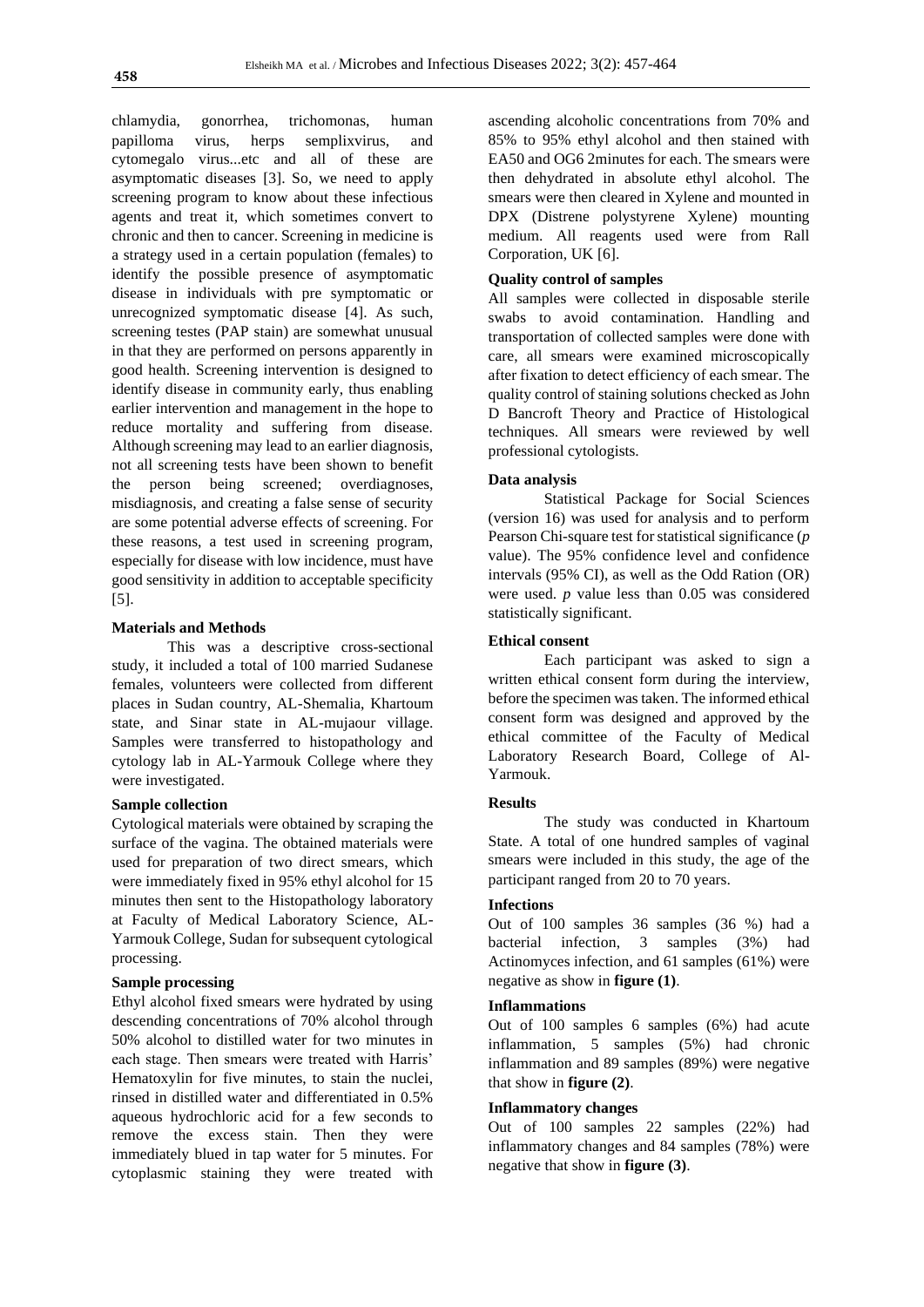







Figure 3. Frequency of inflammatory changes among study population.

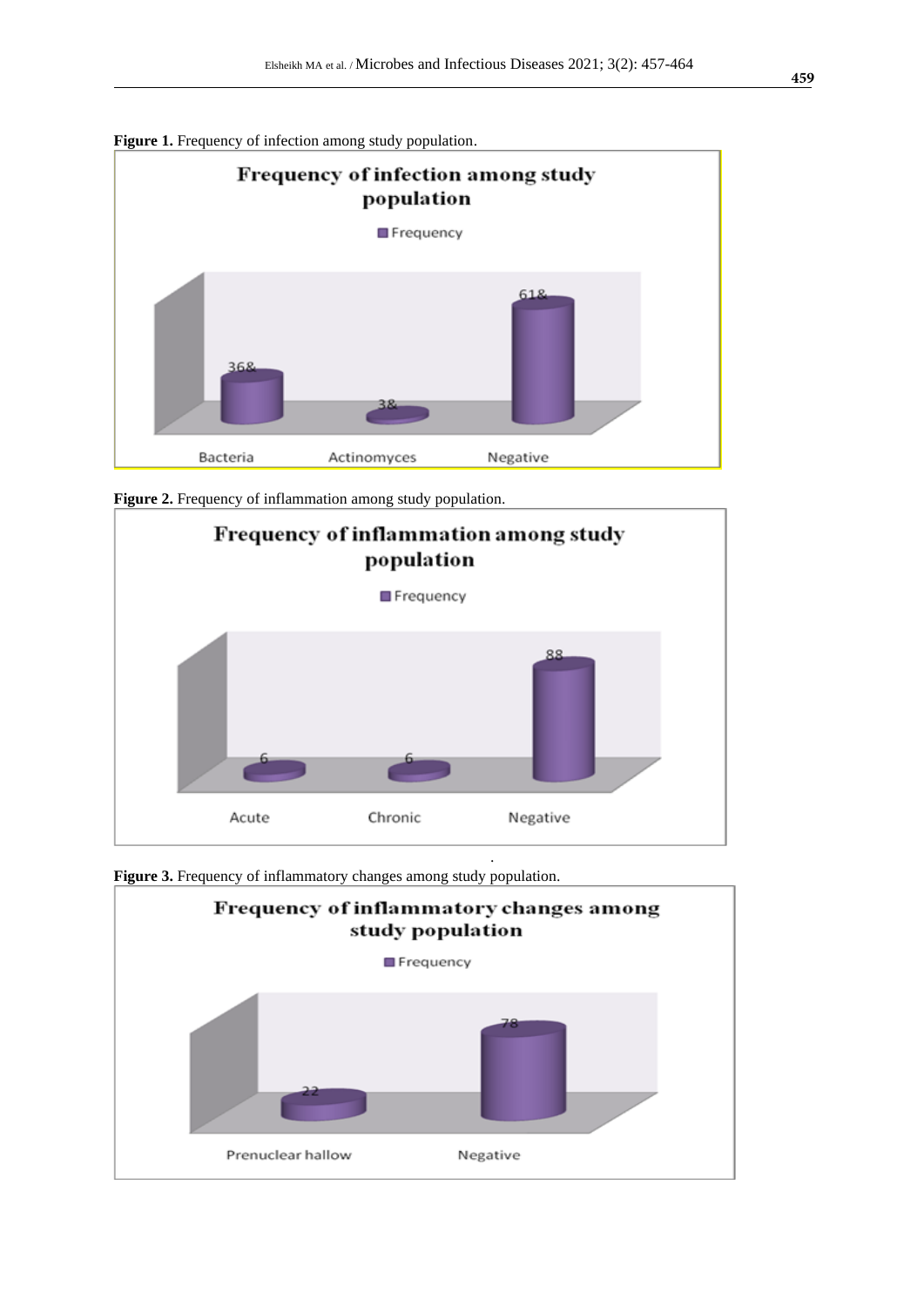



**Photograph No (1).** Vaginal smear taken from apparently healthy women. The smear showing epithelium cells. Pap. X40.



Photograph No (2). Vaginal smear taken from apparently healthy women. The smear showing Actinomycetes infection. Pap. X40.

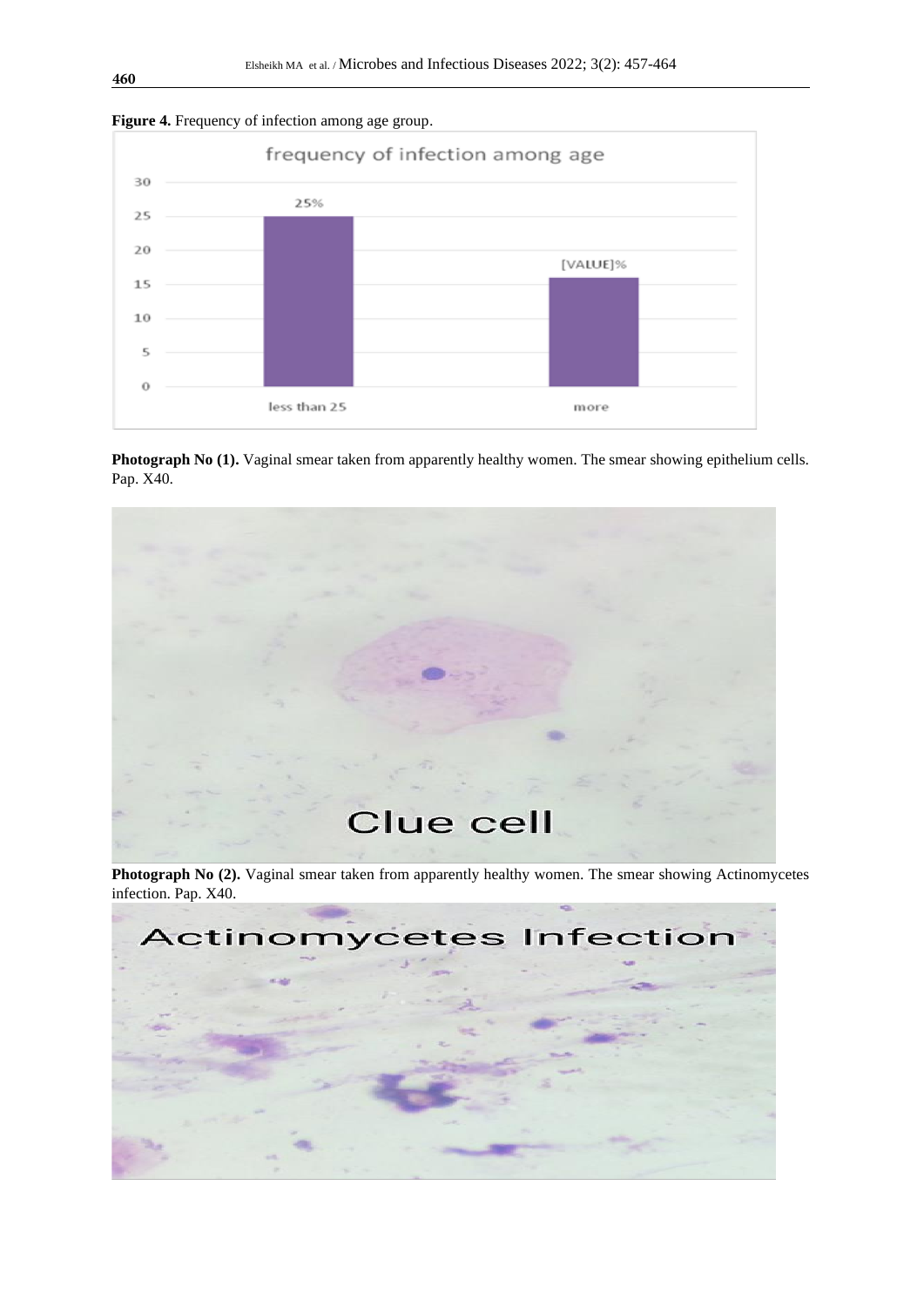**Photograph No (3).** Vaginal smear taken from apparently healthy women. The smear showing acute inflammatory condition (polymorph). Pap. X40.



Photograph No (4). Vaginal smear taken from apparently healthy women. The smear showing hyperkeatosis. Pap. X40.



## **Discussion**

Vaginal cytology is used for screening sexually active women to enable early detection of precancerous lesions and prevent mortality due to cancer. Although not mandatory in the current Bethesda terminology, it is a common practice to give a diagnosis of infectious microorganisms seen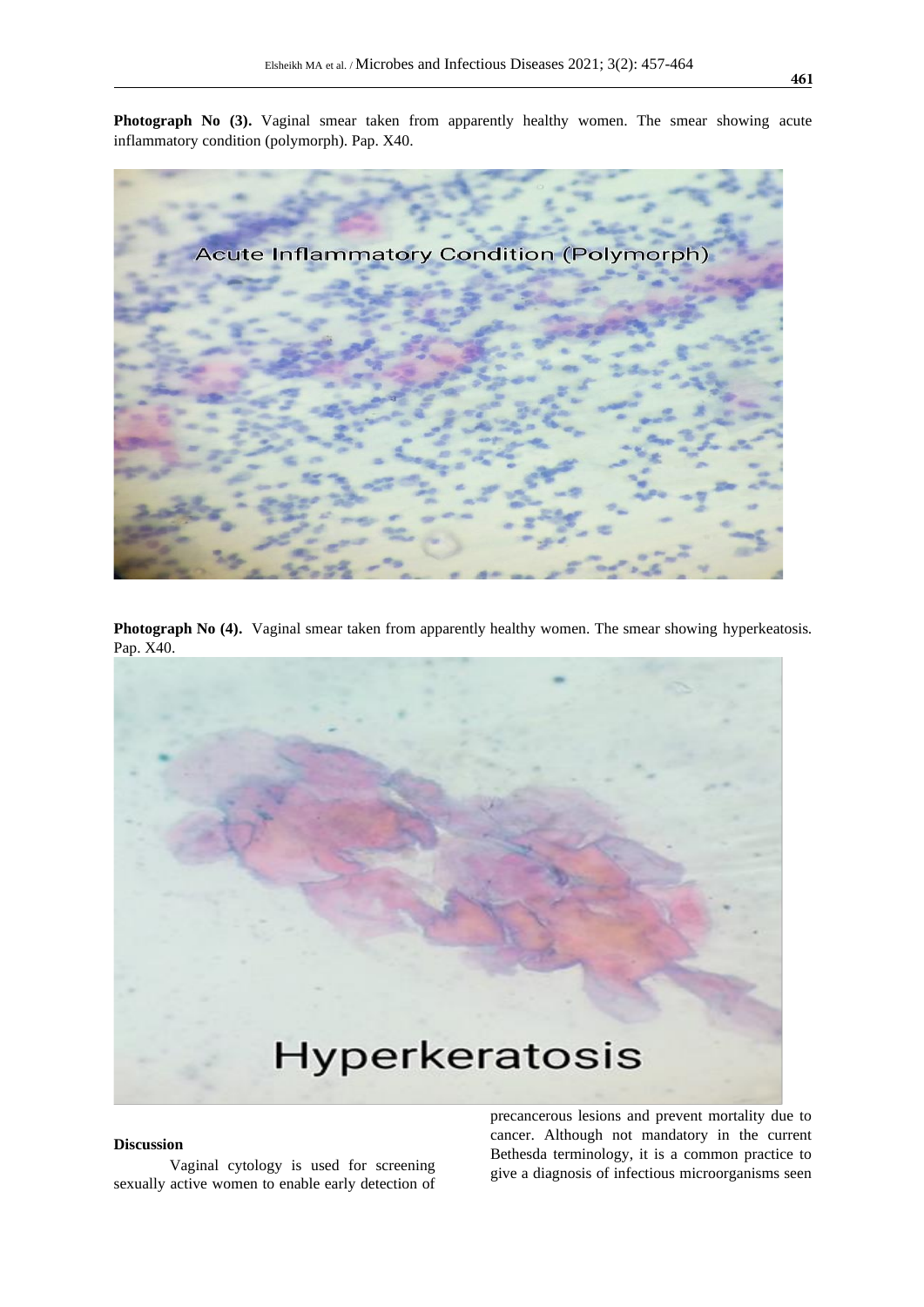in the vaginal cytology. Regarding bacterial vaginitis, several studies have identified it as the leading vaginal infection [7]. Bacterial vaginosis (BV) is the most common vaginal dysbiosis to affect women globally [8]. Bacterial vaginosis is the most prevalent vaginal condition, affecting 30% of women globally [9]. Bacterial vaginosis is associated with an increased risk of a broad range of gynaecological and obstetric sequelae including preterm delivery, spontaneous abortion, and early pregnancy loss [10]. **Hart** studying 5365 patients in Australia, found BV prevalence to be 13.7% [11]. **Simoes Barborasa et al.**, studying 142158 women in Brasilia, reported BV prevalence as 17.2% [12]. In Turkey, **Karabulut et al.**, reported frequencies of BV to be 8.3% [2]. In our study, we consider BV as the main infectious agent in 26% of the patients, which is semi similar to Karabulut's result. If left untreated, BV can cause serious complications. Bacterial vaginosis has been implicated in preterm delivery of low birth-weight infants due to chorioamnionitis, puerperal endometritis, postoperative vaginal cuff cellulitis, and pelvic inflammatory disease. Since up to half of the women with BV are asymptomatic, the cervical cytology may be only means of diagnosis. Some authors have suggested that the descriptive diagnosis for BV as "predominance of coccobacilli consistent with a shift in vaginal flora" is vague and probably not well-understood by most pathologists who collect routine vaginal cytology. Successive studies proved that the finding of "clue cell" in the cervical cytology examination had 100% sensitivity and a 96% spesitivity for the diagnosis BV. Clue cells have a decreased frequency in older women because in this age range, the pH is less variable and BV is more frequent in young women that are related pH alteration. Also, in our study, younger women had a significantly higher prevalence of BV. Cervicovaginal candidiasis is the most common fungal disease in the world. Approximately 75% of women are affected from vulva vaginal candidiasis at some point in their life time. Hart reported that candidiasis is a main infectious agent with 17.6% prevalence rate [11]. **Toloi et al.** reported Candida in 26% [13].

Candida spp. vulvovaginitis, or vulvovaginal candidiasis (VVC), considered the second cause of genital infection among women in menacme, occurs by excessive multiplication, favored by predisposing factors of yeast, found in the vaginal microbiota of women in reproductive phase [14, 15]. **Adad et al**. reported that infection by candida sp, has presented a large increase over the last decade (8.1% in 1988 to 22.5% in 1998) while **Kent** reported a fall in the frequency of

*Candida albicans* in USA and a stabilization of infection by this agent in Skandinavia [1,7]. In our study Candida sp. was detected in 2.78% of all vaginal smears. The frequencies of all infectious agents in our study were much lower than those published in the literature. It is probable that lower indices are related to socioeconomic power of the patients. The conservative lifestyle in our country may contribute to lower rates in sexually transmitted disease.

Actinomycosis is a chronic infectious disease, caused by a Gram-positive anaerobic bacteria of the genus Actinomyces, with Actinomyces israelii being the most prevalent species . Actinomyces, a group of filamentous micro colonies, do not form spores, measure up to  $1 \mu m$ diameter, and are slow-growing. The bacterium is endogenous: it exists within the oral flora and is also a common inhabitant of the female genital tract. Therefore, the infection is considered opportunistic and requires a breach in the mucosal lining, since this constitutes the first line of defense against the germ. After gaining access to deeper tissues with impaired blood supply, the germs proliferate in the form of branching filamentous rods, producing suppurative abscesses and/or granulomas. The infection then spreads by direct extension using sinus tracts and can involve other organs in proximity with the primary entry site [16,17]. Actinomyces species are obligate anaerobic bacteria that demonstrate branching and filamentous growth. First report of Actinomyces in vaginal cytology was detected by **Gupta et al**. in 1976 [18]. They claimed that Actinomyces sp. could be easily identified on cytological smear. In literature many of published studies confirmed authors' findings via use of culture or immunofluorescent antibodies. For microbiologists, cervicovaginal cultures are the most difficult cultures to be evaluated in a clinical microbiology practice because it's expensive, difficult, and have very complicated processes in diagnosis, especially of Actinomyces sp. There have been a few studies published regarding seasonal variation in the detection of microorganisms in the vagina among Sudanese women.

#### **Conclusion**

We conclude that cervical cytology is well suited for diagnosis of cervical infections. Bacterial vaginosis appears to be the predominant cause of vaginitis. The conventional cytology for exfoliative cells from female genitalia by using PAP stain is routine, specific, and sensitive, technique easy and not expensive so it is ideal technique for screening. So, we recommend by create a fixe screening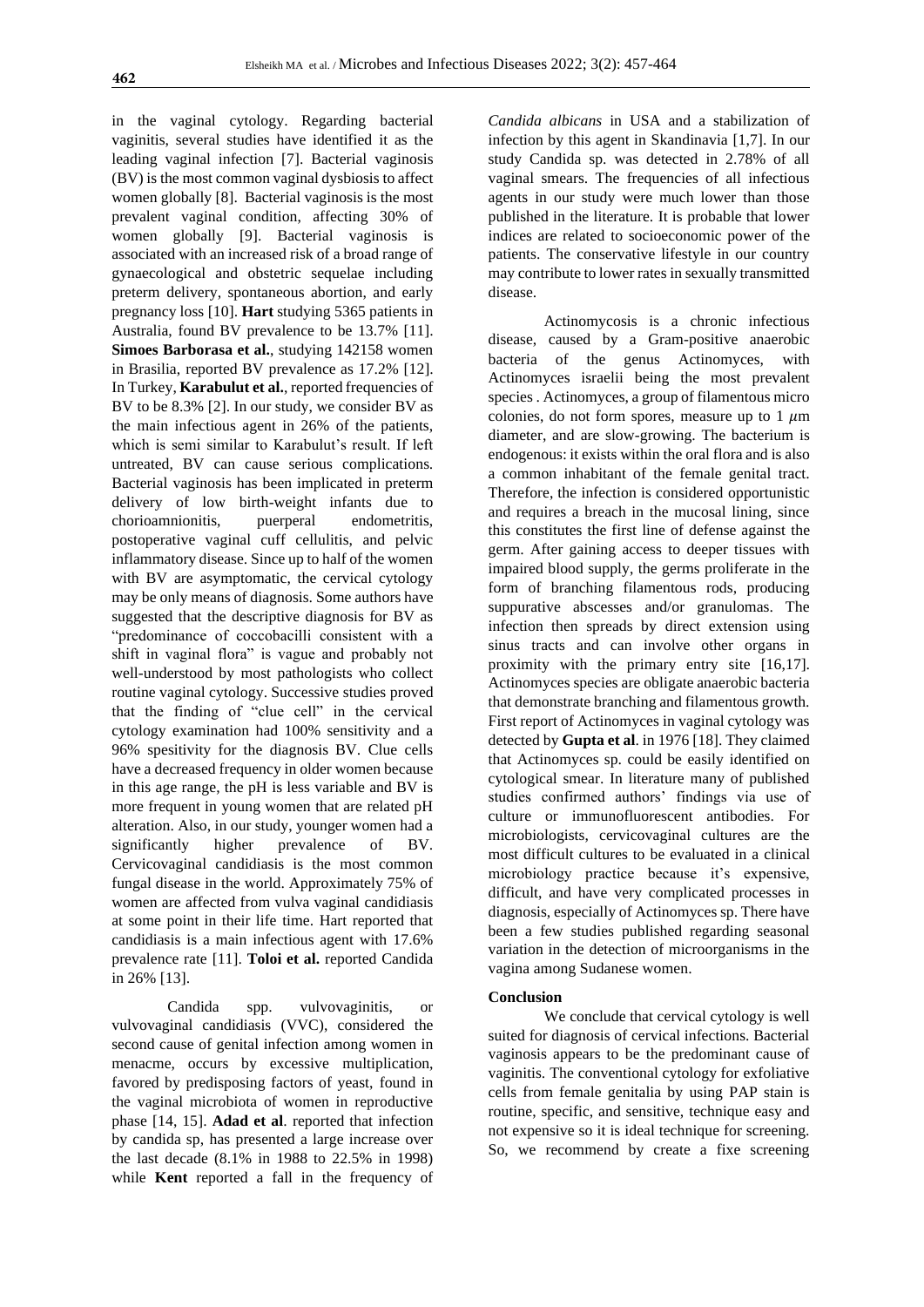program legacy by it from ministry of health and government in all Arab counties.

## **Author contributions**

**MAE and AAI**: Study design, conduct of the study, collection,

and interpretation of data, manuscript writing, and revision.

**EMA and MIO**: Study design and manuscript writing and revision.

SS: Collection and interpretation of data, manuscript writing, and revision

**IBYE and AEAA**: Statistical analysis, interpretation of data, manuscript writing, and revision

All authors have read and approved the final manuscript.

#### **Competing interests**

The authors declare that they have no conflict of interest.

**Funding:** None.

## **Acknowledgements**

The authors would like to acknowledge the support of all colleagues during design and finalization of the present study.

## **References**

- 1-**Kent H.** Epidemiology of vaginitis. Am J Obstet Gynecol 1991; 165: 1168-76.
- 2-**Karabulut A, Alan T, Ali Ekiz M, Iritaş A, Kesen Z, Yahşi S.** Evaluation of cervical screening results in a population at normal risk. Int J Gynaecol Obstet 2010; 110:40-2.
- 3-**Storti-Filho A, Souza PC, Souza RJ, Pereira MW, Mello IC, Svidizinski TI, et al.** Prevalence of clue cells suggestive for Gardnerella vaginalis in population-based cervical screening in the public versus private health care in Maringá, Paraná, Brazil. Arch Gynecol Obstet 2011; 283:781-5.
- 4-**Murta EF, Silva AO, Silva EA, Adad SJ.** Frequency of infectious agents for vaginitis in non- and hysterectomized women. Arch Gynecol Obstet 2005 ;273:152-6.
- 5-**Oyarzún E, Poblete A, Montiel F, Gutiérrez P.** Vaginosisbacteriana: diagnostico y

prevalencia. Rev ChilObstetGinecol 1996; 61: 28-33.

- 6-**Bancroft JD, Gamble M.** Theory and Practice of Histological Techniques, 6th Edition, Churchill Livingstone Elsevier: Philadelphia 2008:625-635.
- 7-**Adad SJ, de Lima RV, Sawan ZT, Silva ML, de Souza MA, Saldanha JC, et al.** Frequency of Trichomonas vaginalis, Candida sp and Gardnerella vaginalis in cervical-vaginal smears in four different decades. Sao Paulo Med J 2001;119:200-5.
- 8-**Vodstrcil LA, Muzny CA, Plummer EL, [Sobel](https://bmcmedicine.biomedcentral.com/articles/10.1186/s12916-021-02077-3#auth-Jack_D_-Sobel) JD, [Bradshaw](https://bmcmedicine.biomedcentral.com/articles/10.1186/s12916-021-02077-3#auth-Catriona_S_-Bradshaw) CS***.* Bacterial vaginosis: drivers of recurrence and challenges and opportunities in partner treatment. BMC Med 2021;19:194.
- 9-**Peebles K, Velloza J, Balkus JE, McClelland RS, Barnabas RV.** High global burden and costs of bacterial vaginosis: a systematic review and metaanalysis. Sex Transm Dis 2019; 46:304–11.
- 10-**Skafte-Holm A, Humaidan P, Bernabeu A, Lledo B, Jensen JS, Haahr T.** The association between vaginal dysbiosis and reproductive outcomes in subfertile women undergoing IVFtreatment: a systematic PRISMA review and meta-analysis. Pathogens 2021; 10:295.
- 11-**Hart G.** Factors associated with trichomoniasis, candidiasis and bacterial vaginosis. Int J STD AIDS 1993; 4: 21-5.
- 12-**Simoes-Barbosa A, CoutinhoFeijo G, de Silva J.** A six-year follow-up survey of sexually transmitted diseases in Brasilia, the capital of Brazil. Braz J Infect Dis 2002; 6: 110-117.
- 13-**[Toloi, Maria Regina T,](https://pesquisa.bvsalud.org/portal/?lang=pt&q=au:%22Toloi,%20Maria%20Regina%20T%22) Franceschini, Sylvio A.** Exames colpocitológicos de rotina: aspectos laboratoriais e patológicos / Cervicovaginalis smears of routine: laboratorial and pathological aspects. J bras Ginecol 1997; 107: 251-4.